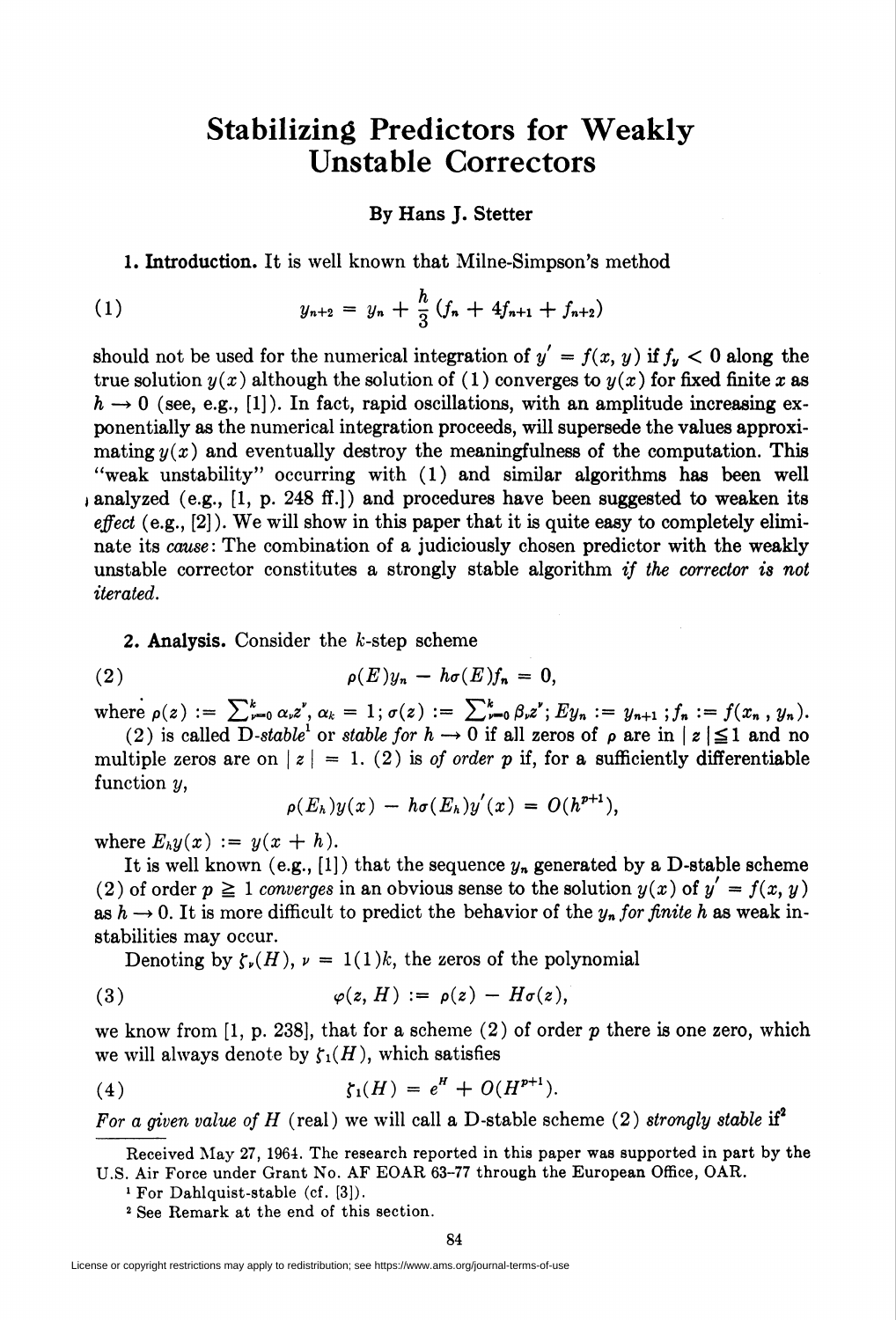and *weakly unstable* otherwise.

Each D-stable scheme is strongly stable for  $H = 0$ , by continuity there will be a largest number  $H^+ \geq 0$  and a smallest number  $H^- \leq 0$  such that (2) is strongly stable for each H from the stability interval  $[H^-, H^+]$ .

It is evident for constant  $g(x) := f_y(x, y(x))$  and confirmed by experience for variable g that the solution  $y_n$  of (2) simulates the behavior of  $y(x)$  if hg remains within the stability interval. For a *weakly unstable scheme* (e.g., Milne-Simpson's method (1))  $H^- = 0$  and the method should not be used for  $g < 0$ .

If  $\beta_k \neq 0$ , (2) defines  $y_{n+k}$  implicitly and is usually replaced by the *predictor*corrector scheme<sup>3</sup>

(6)  

$$
y_{n+k}^{(0)} = -\sum_{\nu=0}^{k-1} \alpha_{\nu}^* y_{n+\nu} + h \sum_{\nu=0}^{k-1} \beta_{\nu}^* f_{n+\nu},
$$

$$
y_{n+k}^{(i)} = -\sum_{\nu=0}^{k-1} \alpha_{\nu} y_{n+\nu} + h \Biggl( \sum_{\nu=0}^{k-1} \beta_{\nu} f_{n+\nu} + \beta_{\ell} f(x_{n+\ell}, y_{n+k}^{(i-1)}) \Biggr), \qquad i = 1 (1) m.
$$

A simple computation shows that for the algorithm  $(6)$  the polynomial  $(3)$  is transformed into<sup>4</sup>

(7) 
$$
\varphi^{m}(z, H) := (1 - B^{m})(\rho(z) - H\sigma(z)) + B^{m}(1 - B)(\rho^{*}(z) - H\sigma^{*}(z))
$$

with  $B := H\beta_k$ ,  $\rho^*(z) := \sum_{\nu=0}^k \alpha_{\nu}^* z^{\nu}$ ,  $\alpha_k^* = 1$ ,  $\sigma^*(z) := \sum_{\nu=0}^{k-1} \beta_{\nu}^* z^{\nu}$ . Obviously  $\lim_{m\to\infty}\varphi^m(z,H)=\varphi(z,H)$  if  $|B|<1$ .

Assume that the predictor is of order  $q \ge 0$ . It is clear from (3), (4), and (7) that the zeros  $\zeta_r^m$  of  $\varphi^m$  satisfy (after a suitable ordering)

(8) 
$$
\zeta_1^m(H) = e^H + O(H^{p+1}) + O(H^{q+m+1}),
$$

$$
\zeta_r^m(H) = \zeta_r(H) + O(H^m).
$$

For all weakly unstable schemes of practical importance the violation of (5) for  $H < 0$  is a first-order effect in H, hence only the zeros  $\zeta_r^{-1}$  of  $\varphi^1$  may possibly not share the undesirable behavior of the  $\zeta$ .<sup>5</sup> Therefore we may restrict our considerations to the case  $m = 1$ ; we will—for given weakly unstable schemes—attempt to select ( $\rho^*$ ,  $\sigma^*$ ) such that the stability interval for  $\varphi^1$  has  $H = 0$  as an interior point.

*Remark*: Some authors (e.g., [5]) replace (5) by  $|\zeta_r(H)| \leq 1$  in the definition of a stability interval. This seems not appropriate since, e.g., a 2-step scheme with  $\zeta_2(H) = -1 - H/2 + O(H^2)$  will also generate oscillations growing exponentially relative to the true solution if used for  $y' = -y$ .

3. Selection of the Predictor. From now on we will only consider the polynomial  $\varphi^1(x, H)$  and its zeros  $\zeta^1(H)$ ,  $\nu = 1(1)k$ , hence we will omit the superscript 1. Furthermore we define  $\zeta_{\nu 0} := \zeta_{\nu}(0)$ .

<sup>&</sup>lt;sup>3</sup> If the predictor reaches back farther than the corrector the degree  $k$  of the corrector has to be formally raised accordingly.

<sup>&</sup>lt;sup>4</sup> This assumes a  $P(EC)^{m}E$  algorithm (cf. [4]); for a  $P(E^{(')}{}^{m})$  algorithm the situation is more complicated. See footnote 5, however.

<sup>&</sup>lt;sup>5</sup> Since (8) holds equally for  $P(EC)^m$  algorithms (see [4]) our conclusion is also true for this case.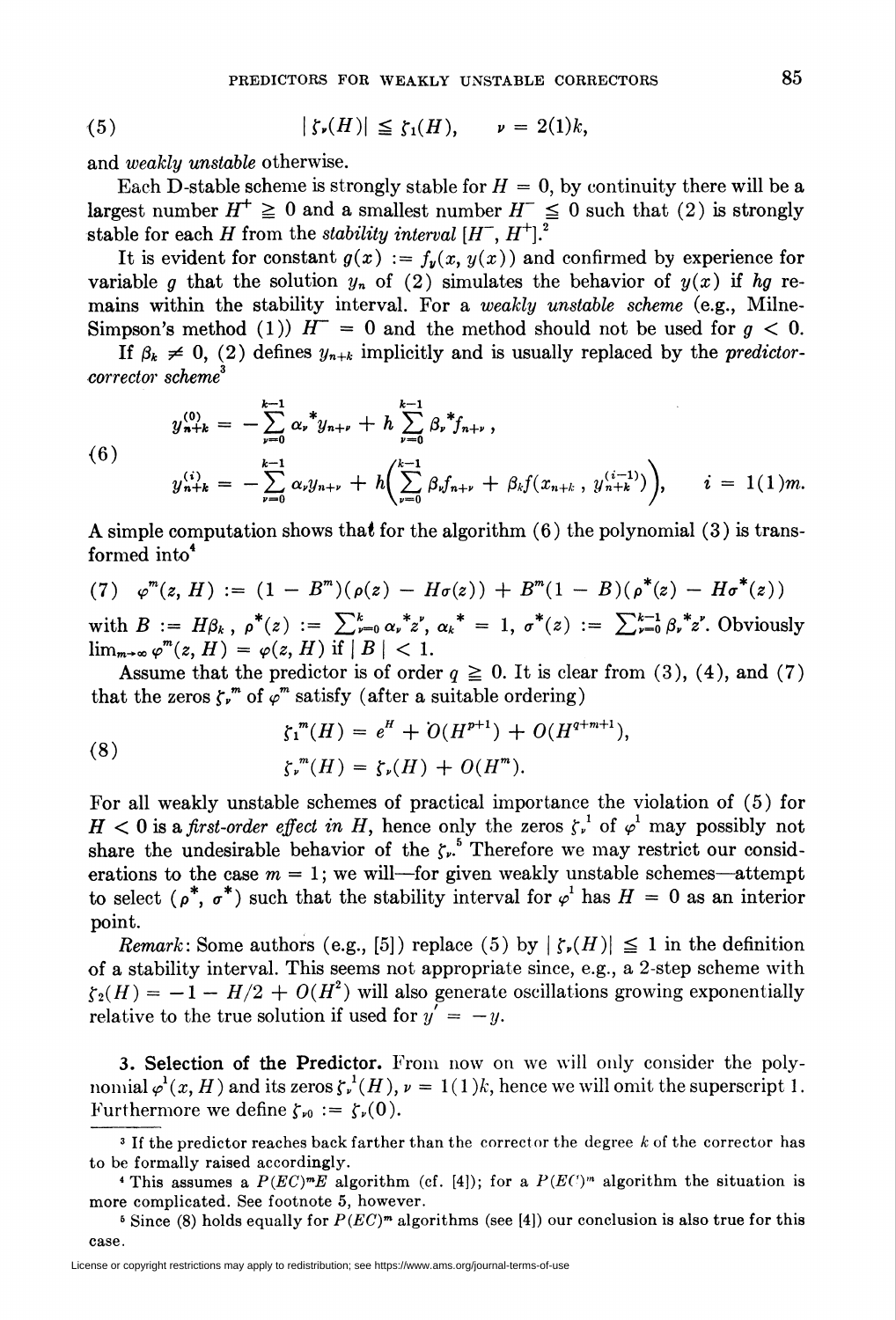If  $|\zeta_{\nu 0}|$  < 1 for a certain  $\nu > 1$ , (5) has to hold in a full vicinity of  $H = 0$  by continuity. Therefore it suffices to consider  $\nu \in W := \{ \nu : 2 \le \nu \le k, |\zeta_{\nu_0}| = 1 \}.$ For  $\nu \in W$ , let

(9) 
$$
|\zeta_v(H)| = 1 + A_v H + B_v H^2 + O(H^3).
$$

As  $p \ge 2$  in all cases of interest, (4) and (5) yield the following necessary condition:

(10)   
 (a) 
$$
A_{\nu} = 1
$$
, for  $\nu \in W$ .  
 (b)  $B_{\nu} \le \frac{1}{2}$ , for  $\nu \in W$ .

If the equality is excluded in  $(10b)$ , condition  $(10)$  is *sufficient* as well to guarantee a stability interval with  $H^- < 0$ ,  $H^+ > 0$ . (For  $B = \frac{1}{2}$ , the third order terms would have to be investigated.) To find expressions for the  $A<sub>r</sub>$  and  $B<sub>r</sub>$  we derive, from

$$
\varphi^1(z, H) = [\rho(z) - H(\sigma(z) - \beta_k \rho^*(z)) - H^2 \beta_k \sigma^*(z)](1 - B),
$$
  
(11)  

$$
\zeta_{\nu}(H) = \zeta_{\nu 0} + H \cdot \frac{\tau_{\nu}}{\rho_{\nu}} + H^2[-\rho_{\nu}'' \tau_{\nu}^2/2\rho_{\nu}'+\tau_{\nu} \tau_{\nu}'+ \beta_k \rho_{\nu}^{'} \sigma_{\nu}^{*}]/\rho_{\nu}^{'2} + O(H^3),
$$

where  $\tau(z) := \sigma(z) - \beta_k \rho^*(z)$ , the prime denotes differentiation, and  $\rho_r := \rho(\zeta_{\nu 0}),$ etc.  $\rho_{\nu}' \neq 0$  for a D-stable scheme and  $\nu \in W$ . Let  $\zeta_{\nu 0} = e^{i\omega}$ , then (10a) becomes

(12a) 
$$
\operatorname{Re}\left\{e^{-i\omega_r}\frac{\tau_r}{\rho_r'}\right\}=1.
$$

Since  $\tau_r$  is linear in the coefficients  $\alpha_r^*$  of  $\rho^*$ , for given  $\rho$ ,  $\sigma$ , condition (10a) takes the form of a linear relation between the  $\alpha^*$  (which are assumed real) for each  $\nu \in W$ .

Condition (10b) becomes an inequality which is quadratic in the  $\alpha_r^*$  and linear in the  $\beta_{\nu}^*$ : Using (12a) we have

(12b) 
$$
\operatorname{Re}\left\{e^{-i\omega_r}\psi_r\right\}+\frac{1}{2}\left|\frac{\tau_r}{\rho_r'}\right|^2\leq 1,
$$

where  $\psi$ , denotes the coefficient of  $H^2$  in (11). Since the corrector must not be iterated according to our analysis, the order q of the predictor must be no less than  $p - 1$ if the original order  $p$  of the corrector is to be maintained for the predictor-corrector scheme (6) with  $m = 1$  (see, e.g., [1, p. 259 ff.]). The requirement of a certain order q for the predictor generates  $q + 1$  homogeneous linear relations between the  $\alpha^*$  and  $\beta^*$ . Thus the following procedure seems appropriate for the determination of a suitable ( $\rho^*$ ,  $\sigma^*$ ) for a given weakly unstable scheme (2): Evaluate (12a) in terms of the  $\alpha_r^*$ , then express  $\rho^*$  and  $\sigma^*$  in terms of the free parameters (if any) which are left after accounting for the order relations and (12a). Then interpret (12b) as a restriction in the space of these free parameters (or check its validity).

*Remark*: The same considerations can be carried through for  $P(EC)^{1}$  algorithms. However, the details are more involved.

**4. Application.** For *Milne-Simpson's* 2-step scheme (1) we have  $\rho = z^2 - 1$ .  $\sigma = (z^2 + 4z + 1)/3$ ,  $p = 4$ , and  $\zeta_{20} = -1$ . As we have to require  $q = 3$ , it seems futile to look for a stabilizing predictor with  $k = 2$  since the order relations alone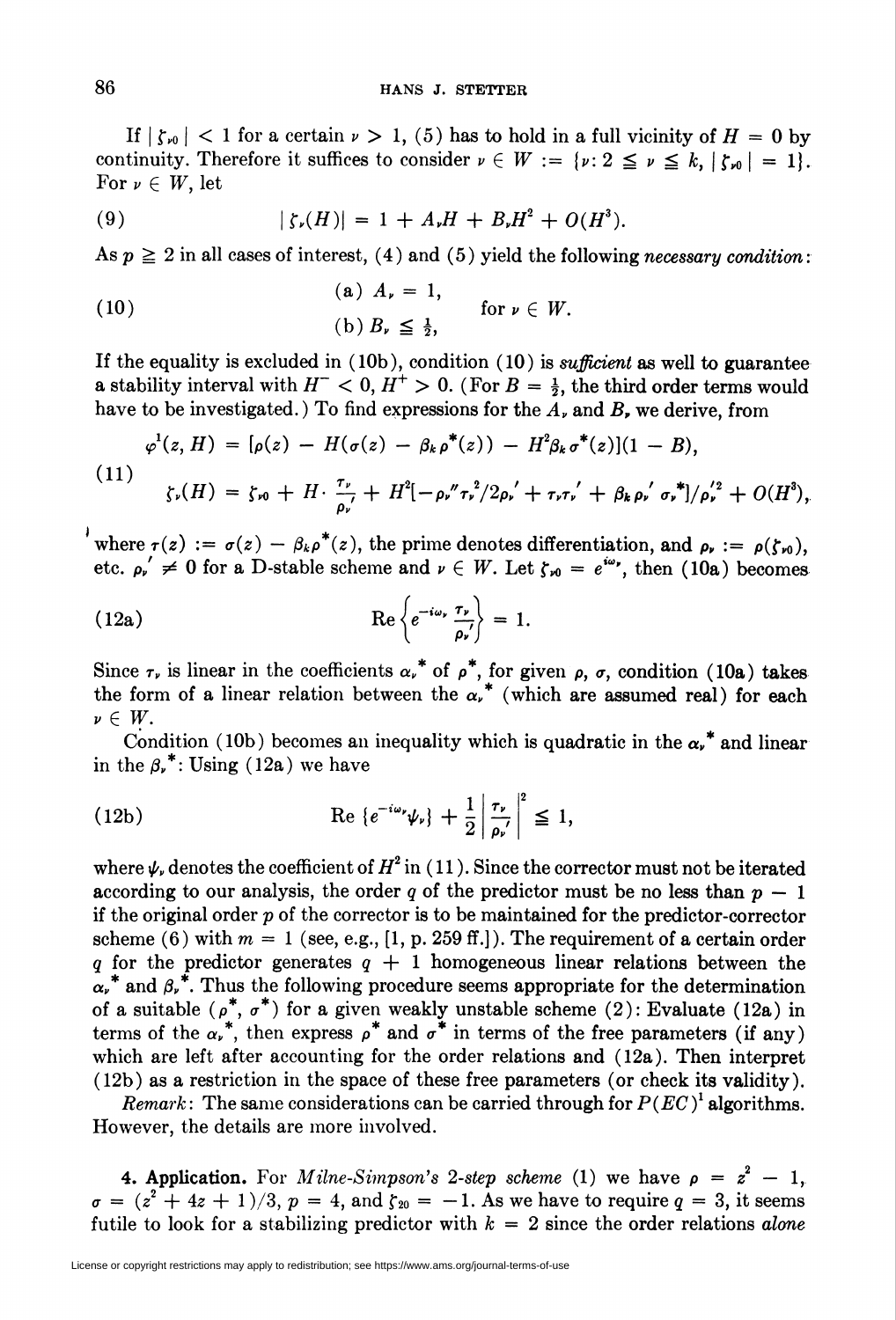determine  $\rho^*, \sigma^*$  in this case:

(13) 
$$
\rho^* = z^2 + 4z - 5, \qquad \sigma^* = 4z + 2.
$$

Yet by a marvelous coincidence this is a predictor which does the trick:

$$
-1 \cdot \frac{\sigma(-1) + \beta_2 \rho^*(-1)}{\rho'(-1)} = +1,
$$
  

$$
-\psi(-1) + \frac{1}{2} \left(\frac{\tau_2}{\rho_2'}\right)^2 = -\frac{1}{3} < 1.
$$

Therefore the algorithm

(14)  

$$
y_{n+2}^{(0)} = -4y_{n+1} + 5y_n + 2h(2f_{n+1} + f_n)
$$

$$
y_{n+2} = y_n + \frac{h}{3} (f_{n+2}^{(0)} + 4f_{n+1} + f_n)
$$

is a genuine 2-step method of order 4 which is strongly stable for arbitrary  $H$  (as it turns out), i.e., it can be safely used for  $g < 0$  as well as for  $g > 0$ . Numerical results which have been obtained with (14) are shown in Section 5.

Admitting 3-step predictors, we could at first try to achieve  $q = 4$ : All predictors

$$
\rho^* = z^3 + (8 + {\alpha_0}^*)z^2 - 9z - {\alpha_0}^*,
$$
  

$$
\sigma^* = [(17 + {\alpha_0}^*)z^2 + (14 + 4{\alpha_0}^*)z - (1 - {\alpha_0}^*)]/3
$$

are of order 4 (see, e.g., [6, p. 201]), so it seems that we have one parameter left for the satisfaction of (12). However, upon introduction of the above  $\rho^*$  into (12a), the parameter  $\alpha_0^*$  drops out and the necessary condition cannot be satisfied: There is no stabilizing 3-step predictor of order 4. Among the 3-step predictors with  $q = 3$ the following one-parameter family is found to be stabilizing:

(15) 
$$
\rho^* = z^3 + (4 + \alpha_0^*)z^2 - 5z - \alpha_0^*,
$$

$$
\sigma^* = [(12 + {\alpha_0}^*)z^2 + (6 + 4{\alpha_0}^*)z + {\alpha_0}^*]/3, \qquad \alpha_0^* > -3.
$$

For  $\alpha_0^* = 0$ , which is well within the stabilizing region, we recover our 2-step predictor (13). Since the error term of (15) is  $h^4 y^{\text{TV}}/6$  *independently of*  $\alpha_0^*$  there is no indication why one should not choose the simpler predictor (13) and discard the 3-step predictors.

S. Comparison with Runge-Kutta, Numerical Results. In the case of an equation  $y' = gy, g = \text{const}$ , the relative discretization error

$$
e_r(x_n, h) := (y_n(h) - y(x_n))/y(x_n)
$$

will behave approximately<sup>6</sup> like  $Cg^5(x - x_0)h^4$  with

(16) 
$$
C = \begin{cases} +\frac{1}{180} & \text{for the exact solution of (1),} \\ -\frac{1}{45} & \text{for the stabilized scheme (14),} \\ -\frac{1}{120} & \text{for the classical Runge-Kutta method.} \end{cases}
$$

 $6(16)$  takes into account the first term of the asymptotic expansion of the discretization error under the assumption that the initial errors are  $O(h^{\delta})$ . For the values of C, see, e.g., [1].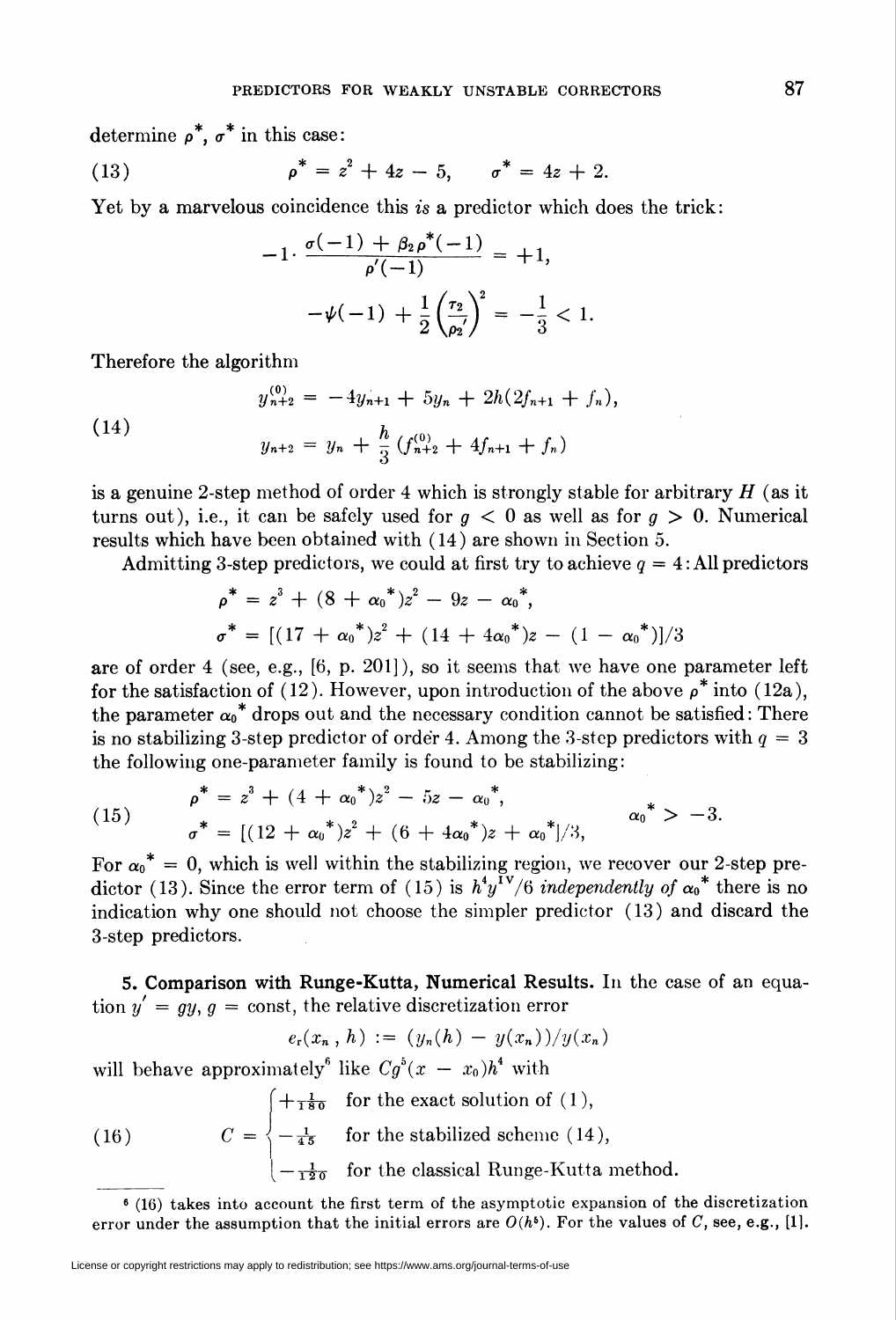|                                      |                      |                         |                                                        | $x = 10$                 |                          |  |
|--------------------------------------|----------------------|-------------------------|--------------------------------------------------------|--------------------------|--------------------------|--|
| $\boldsymbol{x}$                     | (14)<br>$h = 2^{-2}$ | $R.-K.$<br>$h = 2^{-1}$ | h                                                      | (14)                     | $R.-K.$<br>(with $2h$ )  |  |
| $\boldsymbol{2}$<br>$\boldsymbol{4}$ | .000244<br>493       | $.001$ 585<br>3 172     | $2^{-1}$<br>$2^{-2}$                                   | .0357 1363<br>.0012 4629 | .2113 1609<br>.0079 4948 |  |
| $\bf{6}$<br>8<br>10                  | 744<br>995<br>1 246  | 4 762<br>6 355<br>7949  | $\frac{2}{2^{-3}}$<br>$2^{-4}$<br>$2^{-5}$<br>$2^{-6}$ | 6407<br>377<br>16        | 4 0130<br>2260<br>138    |  |
| 12<br>14                             | 1 4 9 8<br>1748      | 9 5 4 7<br>152<br>11    |                                                        |                          |                          |  |
| 16<br>18                             | 1 9 9 9<br>2 2 5 1   | 12 786<br>14 390        |                                                        |                          |                          |  |
| 20                                   | 2 503                | 16 002                  |                                                        |                          |                          |  |

Table 1 Relative discretization error  $e_r(x, h)$  for  $y' = -y$ 

TABLE 2 Relative discretization error  $e_r(x, h)$  for  $y' = -y^2$ 

|                                                      |                                                                             |                                                                         |                                                                          |                                                   | $x = 10$                                                           |
|------------------------------------------------------|-----------------------------------------------------------------------------|-------------------------------------------------------------------------|--------------------------------------------------------------------------|---------------------------------------------------|--------------------------------------------------------------------|
| $\boldsymbol{x}$<br>5<br>10<br>15 <sup>°</sup><br>20 | (14)<br>$h = 2^{-5}$<br>$36.7 \cdot 10^{-9}$<br><b>20.0</b><br>13.9<br>10.6 | $R.-K.$<br>$h = 2^{-4}$<br>$34.9 \cdot 10^{-9}$<br>19.2<br>13.4<br>10.4 | h<br>$2^{-1}$<br>$2^{-2}$<br>$2^{-3}$<br>$2^{-4}$<br>$2 - 5$<br>$2^{-6}$ | (14)<br>.0014 52234<br>96792<br>5657<br>334<br>20 | R.-K. (with $2h$ )<br>$-.0053$ 07526<br>18899<br>4237<br>299<br>19 |

Obviously, the stabilization of  $(1)$  has to be paid for by a loss in accuracy such that the stabilized version of  $(1)$  is less accurate than R.-K. However, basing the comparison on an equal number of evaluations of  $f$  for a given interval of integration (see [4]) we find that the error of (14) is only  $\frac{1}{6}$  of that for R.-K. Hence we may expect that (14) is a rather effective fourth order method for the numerical integration of ordinary differential equations.

The following differential equations were solved by the predictor-corrector scheme (14) and by R.-K.: (a)  $y' = -y$ , (b)  $y' = -y^2$ , each with  $y(0) = 1$ , for  $x \le 20$ . The value of  $y(h)$  for scheme (14) was computed by one execution of R.-K.; this introduces an error of  $O(h^6)$ .

It is clear that the usual Milne-Simpson algorithm would have failed on both equations over such a long interval.<sup>7</sup> With algorithm  $(14)$  not the least sign of an oscillation or an undue round-off accumulation was found on either differential equation. As to be expected from  $(16)$ , for eq.  $(a)$  the error with  $(14)$  was less than

<sup>7</sup> Although for eq. (b) the oscillations will grow only like  $h(x + 1)^{8/3}$  relative to the basic discretization error, this constitutes an intolerable disturbance for large  $x$ .